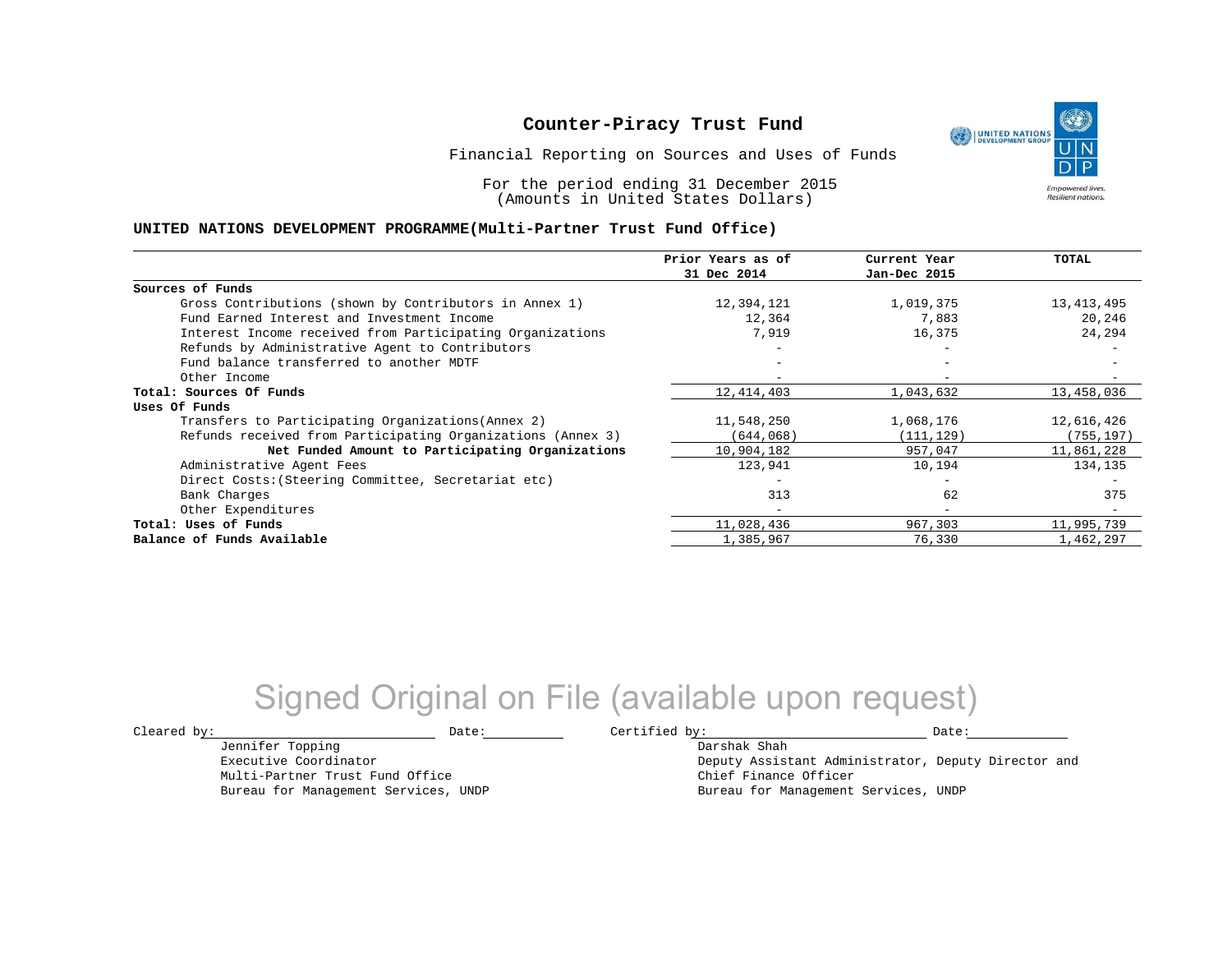

Financial Reporting on Sources and Uses of Funds

For the period ending 31 December 2015 (Amounts in United States Dollars)

#### **UNITED NATIONS DEVELOPMENT PROGRAMME(Multi-Partner Trust Fund Office)**

#### **Annex - 1: Gross Contributions**

|                                   | Prior Years as of | Current Year    | TOTAL        |
|-----------------------------------|-------------------|-----------------|--------------|
|                                   | 31 Dec 2014       | Jan-Dec 2015    |              |
| Contributors                      |                   |                 |              |
| DP World                          | 99,964            |                 | 99,964       |
| GOVERNMENT OF BELGIUM             | 63,625            |                 | 63,625       |
| GOVERNMENT OF FRANCE              | 584,860           |                 | 584,860      |
| GOVERNMENT OF<br>GERMANY          | 2,000,000         |                 | 2,000,000    |
| GOVERNMENT OF<br>ITALY            | 929,747           | 248,663         | 1,178,410    |
| GOVERNMENT OF JAPAN               | 1,626,800         |                 | 1,626,800    |
| GOVERNMENT OF KUWAIT              | 445,376           | -               | 445,376      |
| GOVERNMENT OF NETHERLANDS         | 1,341,500         |                 | 1,341,500    |
| GOVERNMENT OF NORWAY              | 1,038,585         | -               | 1,038,585    |
| GOVERNMENT OF PHILIPPINES         |                   | 11,134          | 11,134       |
| GOVERNMENT OF QATAR               | 344,538           | $\qquad \qquad$ | 344,538      |
| GOVERNMENT OF REPUBLIC OF KORE    | 644,538           | 200,000         | 844,538      |
| GOVERNMENT OF SAUDI ARABIA        | 300,000           |                 | 300,000      |
| GOVERNMENT OF SPAIN               | 194,804           | 16,654          | 211,458      |
| GOVERNMENT OF<br>TURKEY           | 122,269           |                 | 122,269      |
| GOVERNMENT OF<br>UNITED ARAB EMIR | 890,752           |                 | 890,752      |
| GOVERNMENT OF<br>UNITED KINGDOM   | 1,268,718         | 542,923         | 1,811,641    |
| GOVERNMENT OF UNITED STATES OF    | 498,046           |                 | 498,046      |
| Total: Contributions              | 12,394,121        | 1,019,375       | 13, 413, 495 |

Signed Original on File (available upon request)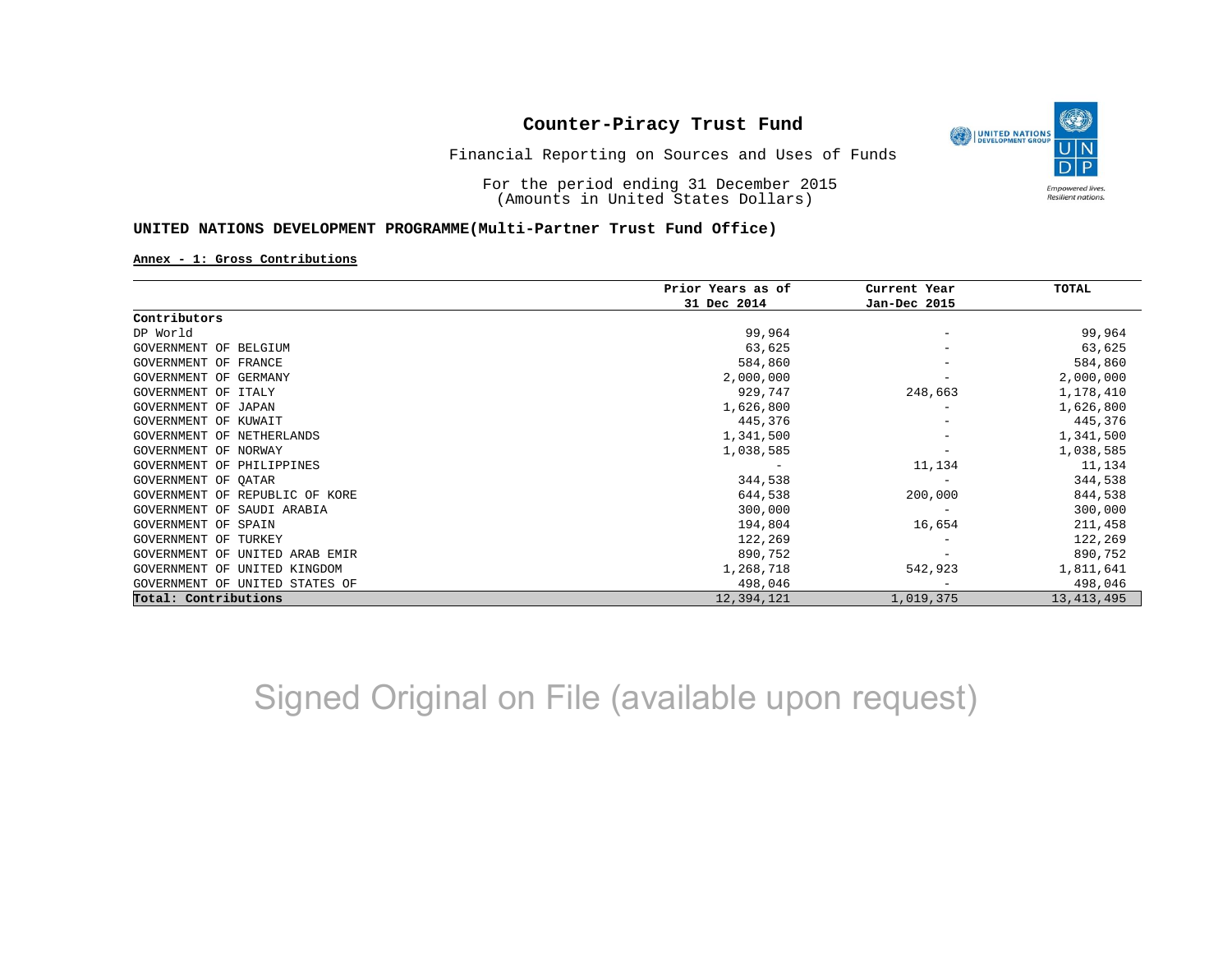

Financial Reporting on Sources and Uses of Funds

For the period ending 31 December 2015 (Amounts in United States Dollars)

#### **UNITED NATIONS DEVELOPMENT PROGRAMME(Multi-Partner Trust Fund Office)**

#### **Annex - 2: Transfers to Participating Organizations**

|                                                | Prior Years as of | Current Year             | TOTAL      |
|------------------------------------------------|-------------------|--------------------------|------------|
|                                                | 31 Dec 2014       | Jan-Dec 2015             |            |
| <b>FAO</b>                                     | 1,150,000         | $\overline{\phantom{a}}$ | 1,150,000  |
| IMO                                            | 387,668           | 488,219                  | 875,887    |
| UNDP                                           | 2,165,880         | $\overline{\phantom{m}}$ | 2,165,880  |
| <b>UNODC</b>                                   | 7,461,526         | 579,957                  | 8,041,483  |
| UNOLA                                          | 383,176           | $\overline{\phantom{0}}$ | 383,176    |
|                                                |                   |                          |            |
| Total Transfers to Participating Organizations | 11,548,250        | 1,068,176                | 12,616,426 |

# Signed Original on File (available upon request)